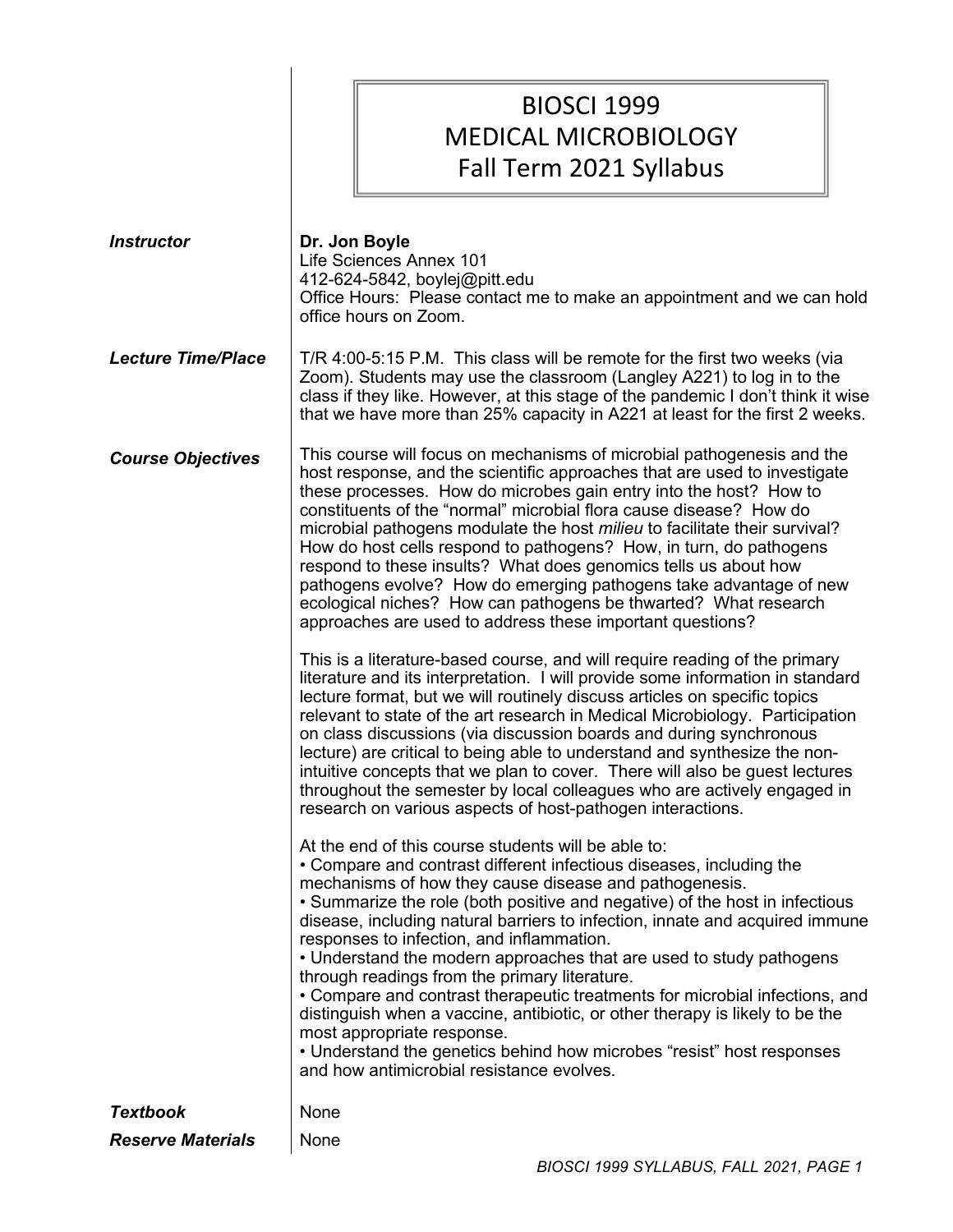| <b>Course Delivery</b>                           | I will be using Canvas to post course materials, including primary literature<br>articles, Powerpoint slides that I use in lecture, guest lectures and slides<br>from presentations given by your peers. If you need help, contact the<br>computer help desk at 412-624-HELP.<br>I may also use Tophat to pose questions in class.<br>For remote lectures: All lectures will be recorded and uploaded onto<br>Canvas. There is a benefit to being in the remote lecture synchronously but<br>you may also just use the lecture recordings if you like.<br><b>In-person lectures:</b> After September 13 <sup>th</sup> , if we do move to being<br>completely in person, I will still record all lectures as I deliver them and<br>upload them onto Canvas. Quizzes and the final exam will be administered                                                                                                  |
|--------------------------------------------------|-------------------------------------------------------------------------------------------------------------------------------------------------------------------------------------------------------------------------------------------------------------------------------------------------------------------------------------------------------------------------------------------------------------------------------------------------------------------------------------------------------------------------------------------------------------------------------------------------------------------------------------------------------------------------------------------------------------------------------------------------------------------------------------------------------------------------------------------------------------------------------------------------------------|
|                                                  | using Canvas or Gradescope.<br>Changes to modes of instruction and course adjustments will be<br>announced on Canvas as needed. We may need to adjust throughout the<br>semester as we navigate the pandemic, and the course could range from<br>being fully remote to fully in person depending on how things go.                                                                                                                                                                                                                                                                                                                                                                                                                                                                                                                                                                                          |
| E-mail                                           | Although e-mail will not be used routinely in this class for communication,<br>occasionally I may send out an e-mail notice using the addresses available<br>through CourseWeb (your pitt.edu address). Such notices are also posted<br>as Announcements on CourseWeb.                                                                                                                                                                                                                                                                                                                                                                                                                                                                                                                                                                                                                                      |
|                                                  | Important: if you write me a direct email or post a message to me via<br>Canvas, I may take up to 48 hours to get back to you, so take that into<br>consideration. Equally important: please make sure to put your name in<br>the email as well as the course number in the subject line.                                                                                                                                                                                                                                                                                                                                                                                                                                                                                                                                                                                                                   |
| <b>Lecture, Quiz and</b><br><b>Exam Schedule</b> | The schedule for this course can be found at https://tinyurl.com/52k6web3.<br>It usually changes slightly throughout the term, so please check it from time<br>to time. I will make sure to announce any major changes. Please note the<br>dates of the quizzes (including the final) to avoid any future scheduling<br>conflicts. Quizzes will be given during the regular class meetings.<br>Five quizzes are scheduled during the semester, worth 10 points each.<br>They will cover any and all information that we discuss in lecture, including<br>guest and peer lectures. Quizzes will be administered using Canvas or<br>Gradescope or some other remote platform. They will be timed $(\sim]30$<br>minutes).<br>Quiz dates:<br>9/14/2021<br>9/30/2021<br>10/19/2021<br>11/4/2021<br>11/18/2021<br>Final Exam:<br>12/14/2021<br>Please be aware that there will be no make-up quizzes. You will be |
|                                                  | allowed to drop your lowest quiz of the 5. All students are required to take<br>the entire final exam in order to pass the course, which will have a "quiz"<br>component which will include questions covering the last section of the<br>course as well a comprehensive component. Please see the information<br>below on missed quizzes.                                                                                                                                                                                                                                                                                                                                                                                                                                                                                                                                                                  |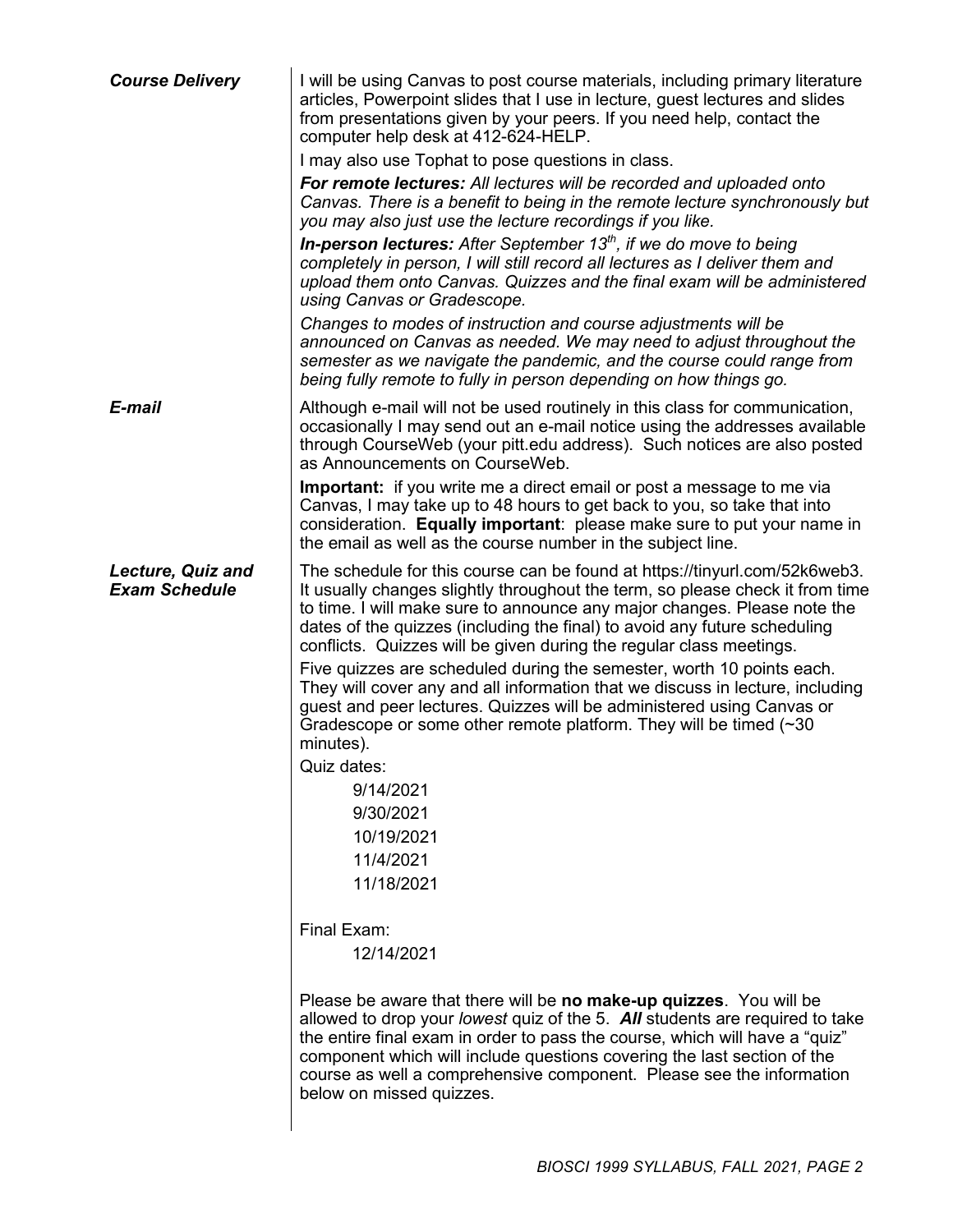**Final Grade**  $\vert$  Your final grade will be determined as follows:

|                                                        | <b>Criterion</b>                                                                                                                                                                                                                                                                                                                                                                                                                                                                                                                                                                                                                                                                                                                                                   | <b>Total Possible</b>                                                                                                                                         |  |
|--------------------------------------------------------|--------------------------------------------------------------------------------------------------------------------------------------------------------------------------------------------------------------------------------------------------------------------------------------------------------------------------------------------------------------------------------------------------------------------------------------------------------------------------------------------------------------------------------------------------------------------------------------------------------------------------------------------------------------------------------------------------------------------------------------------------------------------|---------------------------------------------------------------------------------------------------------------------------------------------------------------|--|
|                                                        | Top 4 quiz scores                                                                                                                                                                                                                                                                                                                                                                                                                                                                                                                                                                                                                                                                                                                                                  | 40 points                                                                                                                                                     |  |
|                                                        | In-class group presentation                                                                                                                                                                                                                                                                                                                                                                                                                                                                                                                                                                                                                                                                                                                                        | 15 points                                                                                                                                                     |  |
|                                                        | Discussion board posts and<br>other participation                                                                                                                                                                                                                                                                                                                                                                                                                                                                                                                                                                                                                                                                                                                  | 20 points                                                                                                                                                     |  |
|                                                        | <b>Final Exam</b>                                                                                                                                                                                                                                                                                                                                                                                                                                                                                                                                                                                                                                                                                                                                                  | 25 points (10 points quiz, 15<br>points comprehensive)                                                                                                        |  |
|                                                        | <b>Total</b>                                                                                                                                                                                                                                                                                                                                                                                                                                                                                                                                                                                                                                                                                                                                                       | 100 points                                                                                                                                                    |  |
|                                                        | using the following scale:<br>$A +: \ge 100\%$<br>A: 93-99.9%<br>A-: 90-92.9% B+: 88-89.9%<br>B: 83-87.9%<br>B-: 80-82.9% C+: 78-79.9%<br>C: 73-77.9% C-: 70-72.9% D+: 68-69.9%<br>D-: $60-62.9\%$ F: <59.9%<br>D: 63-67.9%                                                                                                                                                                                                                                                                                                                                                                                                                                                                                                                                        | Your final grade is based on total points for the semester (no curve),                                                                                        |  |
| <b>Missed quizzes and</b><br>in-class<br>presentations | There are no make-up quizzes or extra credit opportunities in this<br>course. If you miss more than one quiz you should discuss the options<br>available to you with your advisor or the SAS Dean's Office. Students who<br>miss the final exam due to an emergency should pursue the G grade option<br>as detailed below. Late arrivals will be given the quiz during the time that<br>remains for the designated examination period. If you miss a quiz or in-<br>class presentation due to health reasons, you MUST provide a note from<br>your doctor stating that you could not take the quiz or do the presentation.<br>A note from you OR your doctor simply stating that you were at the doctor<br>is not sufficient. There will be no exceptions to this. |                                                                                                                                                               |  |
| <b>Regrades</b>                                        | You may request a regrade of any portion of a quiz by submitting your<br>request in writing and explaining why you think the grading was in error.<br>This request must be submitted to me within one week after the date that<br>the graded exams are returned to the class.                                                                                                                                                                                                                                                                                                                                                                                                                                                                                      |                                                                                                                                                               |  |
| <b>G</b> Grades                                        | If you wish to petition for a G grade, you must submit a request for this<br>grade change in writing, and you must document your reason(s). You will<br>be required to make arrangements for the specific tasks that you must<br>complete to remove the G grade. Remember that G grades, according to<br>SAS guidelines, are to be given only when students who have been<br>attending a course and have been making regular progress are prevented<br>by circumstances beyond their control from completing the course after it is<br>too late to withdraw. If you miss the final exam, you may receive a G grade<br>if the above conditions are met.                                                                                                             |                                                                                                                                                               |  |
| <b>Academic Integrity</b><br><b>Policy</b>             | Cheating or plagiarism will not be tolerated. Students suspected of<br>violating the University of Pittsburgh Policy on Academic Integrity, noted<br>exam or paper will be imposed.<br>Students in this course are expected to comply with the University of<br>Pittsburgh School of Arts and Sciences Academic Integrity Code<br>(http://www.as.pitt.edu/fac/policies/academic-integrity). Any student                                                                                                                                                                                                                                                                                                                                                            | below, will be required to participate in the outlined procedural process as<br>initiated by the instructor. A minimum sanction of a zero score for the quiz, |  |
|                                                        |                                                                                                                                                                                                                                                                                                                                                                                                                                                                                                                                                                                                                                                                                                                                                                    |                                                                                                                                                               |  |